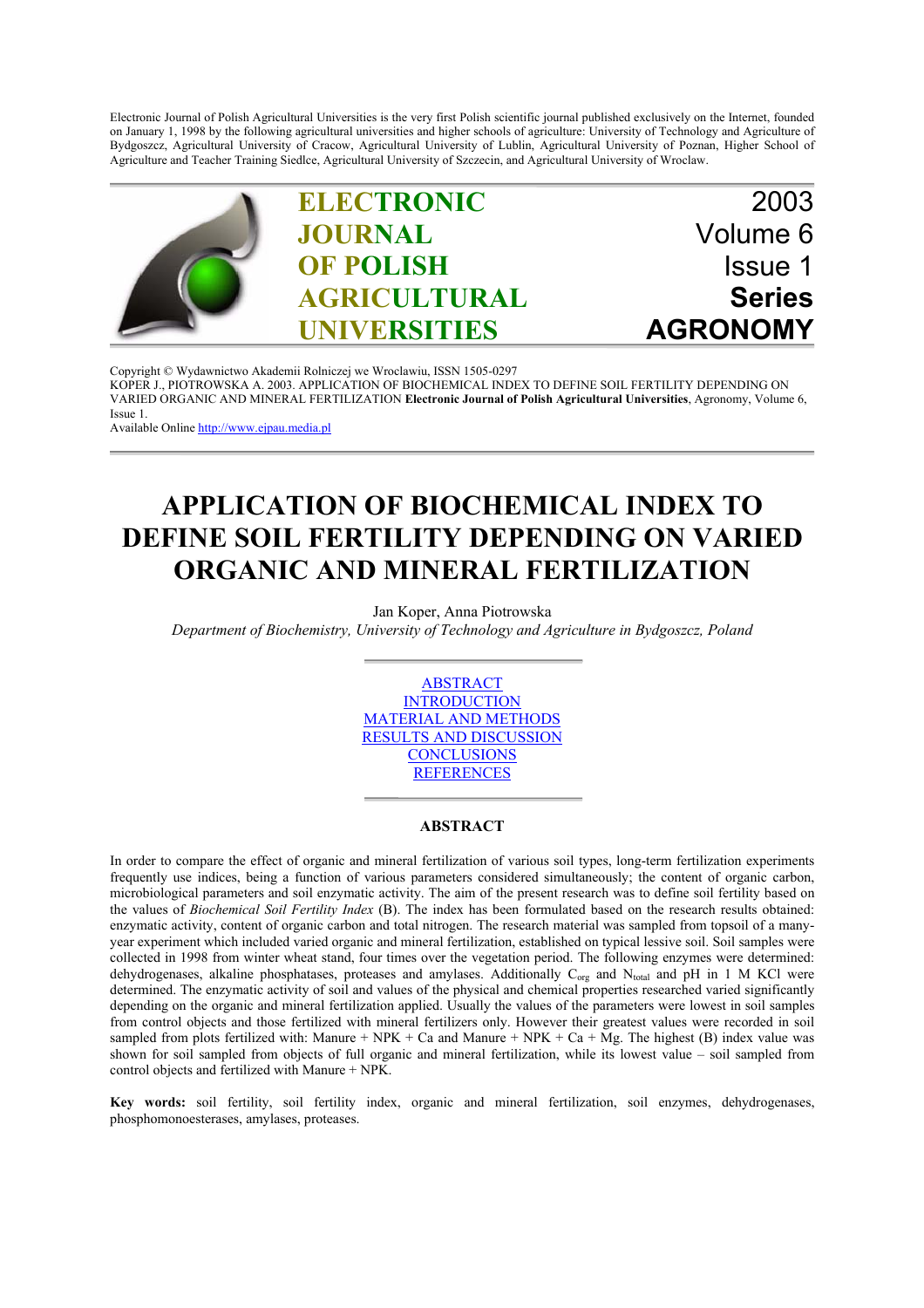#### **INTRODUCTION**

Fertilization applied in various forms and doses can have a various effect on soil properties, and especially its bioactivity [22], namely all transformations of compounds and energy conversions. Mineral and organic fertilization stimulates plant and microorganisms development and affects soil enzymes activity [15]. The effect of fertilization on soil enzymes depends on the enzyme character, soil type, form of the fertilizer and time of its application [10].

Research into bioactivity and soil fertility shows that many-year application of unbalanced mineral fertilization frequently results in unfavourable changes in chemical soil properties which are mostly responsible for partial soil degradation, which calls for a necessity of a constant monitoring of soil fertility, using not only common chemical indices but also the biological factor [22].

The results presented both in the domestic and world literature on estimating the soil bioactivity suggest a use of such indices which are based on a total microflora abundance or the activity and abundance of respective physiological groups [8], informing of the intensity of biochemical processes. The intensity can be measured with the content of products of the activity of microorganisms as well as soil enzymatic activity [15].

In order to compare the effect of various organic and mineral fertilization variants on bioactivity of various soil types, especially long-term fertilization experiments, indices are frequently used which are a function of the parameters considered simultaneously. They can be formulated based on the content of organic carbon, microbiological parameters and soil enzymatic activity. The results obtained by some authors show that researching the biological soil-fertility indices in many-year experiments is justifiable because permanent biological changes in soil are most frequently seen only after many-year reaction of the agronomic practices applied [18,19].

The present working hypothesis assumes that many-year varied organic and mineral fertilization can significantly affect both changes in the enzymatic activity and other soil properties. The research aimed at:

- determining the activity of selected enzymes depending on the varied organic and mineral fertilization;
- defining the content of organic carbon, total nitrogen, soil reaction due to a varied many-year fertilization;
- formulating the biochemical fertility index and calculating its value based on the enzymatic activity and the content of organic carbon and total nitrogen;
- searching for the correlation between the enzymatic activity of soil, its fertility index and the other physical and chemical properties of the soil studied.

## **MATERIAL AND METHODS**

The soil material was sampled in 1998 during a successive crop rotation realized in a static single-factor fertilization experiment set up in 1948 at the Mochełek Experiment Station of the Faculty of Agriculture, University of Technology and Agriculture in Bydgoszcz. All the Station soils represent typical lessive soils. For the horizon of the soil researched four levels are defined: Ap, Eet, Bt, C of light loamy very fine sand granulation in the higher-up horizons and medium loam in the Bt horizon and light loam in the C horizon. A share of silt and clay in the arable-and-humus horizon accounts for about 15%. As far as the agricultural applicability is concerned, they represent a good rye complex.

Soil was sampled from four fertilization objects, distributed in the systematic design in five blocks constituting replications:

| the following fertilization<br>combinations constituted objects: | explanations for the<br>abbreviations used: |
|------------------------------------------------------------------|---------------------------------------------|
| 1. No fertilization                                              | Control                                     |
| 2. Straw 5 t $\cdot$ ha <sup>-1</sup> + NPK                      | Straw + NPK                                 |
| $3.$ NPK $+$ Ca                                                  | $NPK + Ca$                                  |
| 4. NPK                                                           | <b>NPK</b>                                  |
| 5. Manure                                                        | Manure                                      |
| 6. Manure + PK                                                   | Manure + PK                                 |
| 7. Manure + NK                                                   | Manure + NK                                 |
| 8. Manure + NK + Mg                                              | Manure + $NK + Mg$                          |
| 9. Manure + NP                                                   | Manure + NP                                 |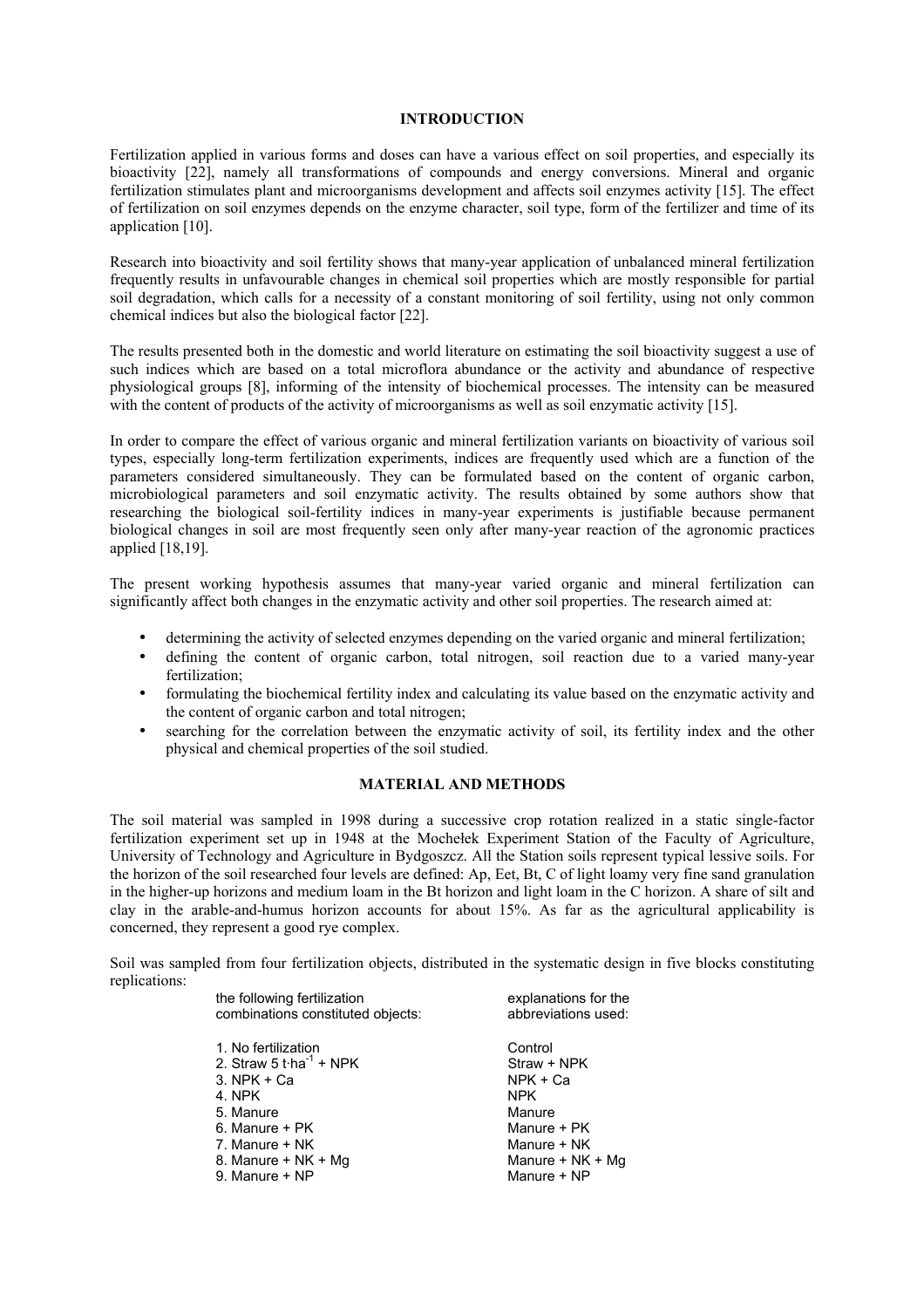| 10. Manure $+ NP + Mq$     | Manure + NP + Mg         |
|----------------------------|--------------------------|
| 11. Manure + NPK           | Manure + NPK             |
| 12. Manure + NPK + Mg      | Manure + NPK + Mg        |
| 13. Manure + NPK + Ca      | Manure + NPK + Ca        |
| 14. Manure + NPK + Ca + Mg | Manure + $NPK + Ca + Mg$ |

Soil was treated with the following fertilizers: ammonium nitrate, powdery monosuperphosphate or triple granulated, potassium salt – high grade, magnesium sulphate and carbonate lime. Manure at the dose of 50 t·ha-1 was applied prior to winter ploughing for sugar beet. Straw at the dose of 5 t·ha<sup>-1</sup> was applied during post-harvest cultivation also for sugar beet.

Soil was sampled for analysis from the topsoil (5-25 cm) four times (April  $4 -$  date 1, May 12 – date 2, June 25 – date 3 and August 15 – date 4) in the winter wheat vegetation period in 1998, namely in the  $50<sup>th</sup>$  year of the experiment.

The area on which the experiment was located shows low precipitation. The annual precipitation mean is only 432 mm. In 1998 precipitation was, however, considerably higher than in earlier years and exceeded 600 mm. The highest precipitation is recorded in summer months: July, June and August, accounting for 40% of the annual precipitation, however the lowest – in February and March. The precipitation in respective years, especially months, shows a very high variability and is rarely close to the mean values [12]. The annual mean ground temperature at the depth of 5 cm is 8.8°C. Ground reaches 5°C in the first decade of April, 10°C at the turn of April and May, 15°C – at the turn of the second and third decade of May. In the second decade of July the ground temperature for a while exceeded the threshold of 20°C. Temperature and moisture conditions at the Mochełek Experiment Station over the soil sampling are presented in Table 1.

| Month  | Decade       | Soil temperature $(^{\circ}C)$ at the depth of |       |                   |
|--------|--------------|------------------------------------------------|-------|-------------------|
|        |              | 5 cm                                           | 10 cm | Precipitation, mm |
|        |              | 7.0                                            | 6.4   | 8.7               |
| April  | Ш            | 7.7                                            | 7.1   | 9.9               |
|        | III          | 13.1                                           | 12.0  | 2.5               |
| May    |              | 14.4                                           | 13.2  | 33.3              |
|        | Ш            | 16.4                                           | 15.2  | 0.10              |
|        | III          | 16.6                                           | 15.3  | 13.0              |
| June   |              | 21.7                                           | 20.2  | 24.3              |
|        | Ш            | 17.0                                           | 16.5  | 46.2              |
|        | III          | 19.6                                           | 18.3  | 24.2              |
| August |              | 19.1                                           | 18.4  | 19.3              |
|        | $\mathbf{I}$ | 18.9                                           | 18.1  | 6.4               |
|        | III          | 14.6                                           | 14.5  | 40.1              |

**Table 1. Weather conditions at the Mochełek Experiment Station over the soil sampling months in 1998 (per decade)**

Soil samples were dried at the room temperature and then sieved with meshes of 1 mm in diameter. Having been sieved, the soil samples were kept in plastic containers at the temperature of about 18°C and constituted the initial material for the analysis. Respective laboratory analyses were carried out in four replications.

The activity of the following soil enzymes was determined:

- dehydrogenases colorimetrically according to Thalmann [29] with 2,3,5-triphenyltetrazolium chloride /TTC/ acting as the acceptor;
- alkaline phosphatase in pH  $8.5$  colorimetrically following Tabatabai and Bremner [27] using pnitrophenol phosphate sodium salt as substrate;
- proteolytic enzymes colorimetrically based on the method developed by Beck [2] which involves determining the amount of amino acids due to enzymatic hydrolysis of gelatine. The method involves determining spectrophotometrically the intensity of colourful complexes which are developed in the solution following the reaction of amino acids with copper;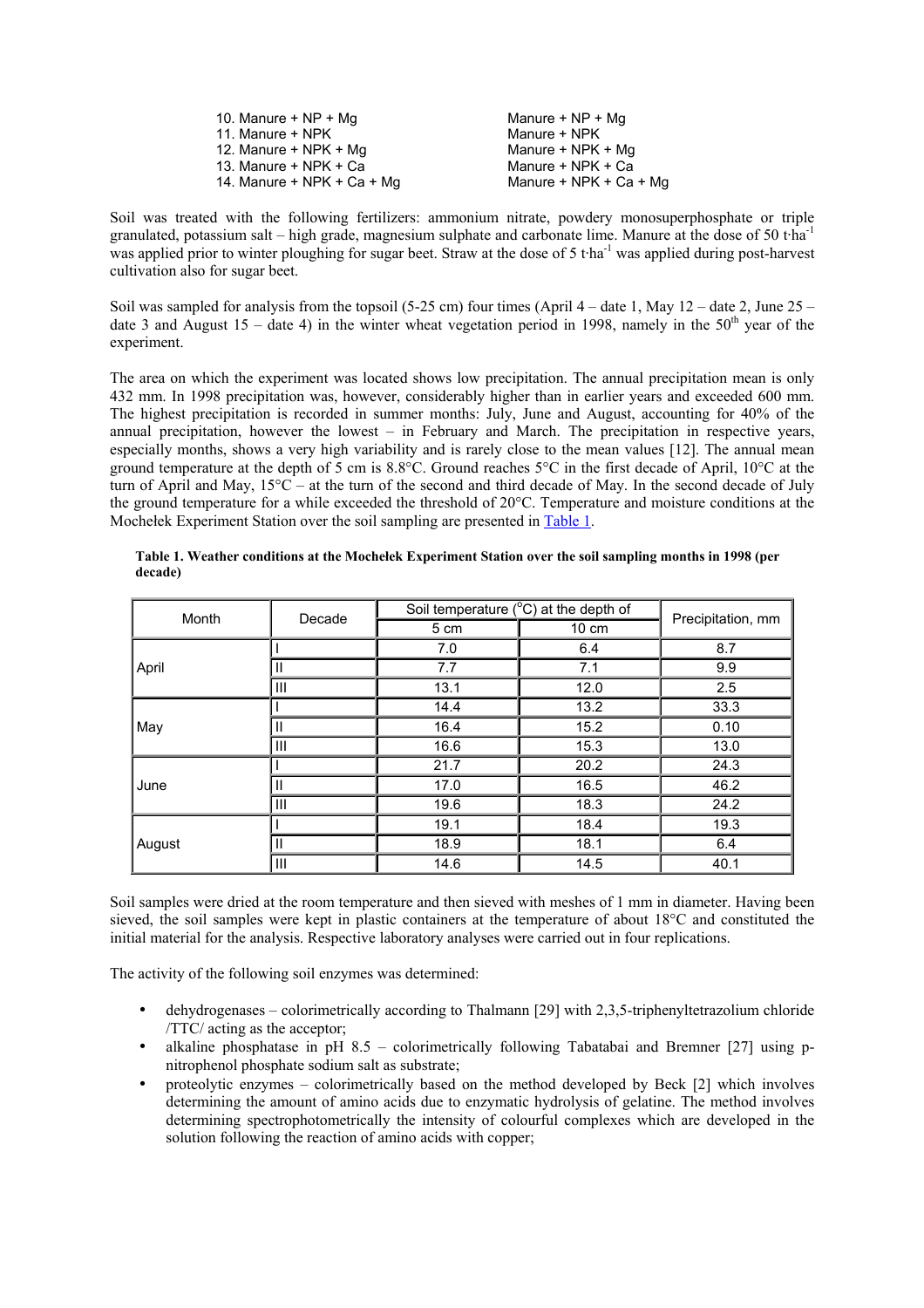• amylolytic enzymes – nephelometrically following the method developed by Beck [2] which involves the measurement of the amount of starch which has not been decomposed, having been precipitated by ethanol before.

Also some chemical soil properties were determined:

- organic carbon with Tiurin method [20],
- total nitrogen with the distillation method using Büchi [20] distillation apparatus
- pH in 1 M KCl with the electrometric method, maintaining the weight ratio of soil : solution to be 1 : 2.5 [20].

Based on the obtained values of the enzymatic activity and the content of N<sub>total</sub> and C<sub>org</sub> Biochemical Soil *Fertility Index (B)* (following the authors) has been formulated and calculated:

$$
B = C_{org} + N_{total} + DHA + F_{al} + Prot + Amyl
$$

where:

 $C_{org}$  – organic carbon content, %  $N_{total}$  – total nitrogen content,  $\%$ DHA – dehydrogenases activity, cm<sup>3</sup>  $H_2$ ·kg<sup>-1</sup>·24h<sup>-1</sup>  $F_{al}$  – alkaline phosphatase activity, mmol PNP·kg<sup>-1</sup>·h<sup>-1</sup> Prot – proteases activity, mmol  $N-NH_4^+$ ·kg<sup>-1</sup>·h<sup>-1</sup> Amyl – amylases activity, mg of decomposed starch $h^{-1}$ 

The choice of such parameters for the formulation of B index was made based on their high values of correlation coefficients with the other features of the soil researched, which shows their close relationship with the transformation of the main components of organic matter of soil, namely carbon and nitrogen, under the conditions of the field experiment at Mochełek.

In order to classify the respective soil samples to evaluate soil fertility, the values of the biochemical fertility index were divided into the following ranges (following the authors):

- $3-4$  low fertility,
- $\bullet$  4-5 average fertility,
- $\bullet$  5-6 high fertility,
- $\bullet$  6-7 very high fertility.

### **RESULTS AND DISCUSSION**

## **1. Chemical properties of the soil researched**

The variance analysis of the results obtained showed significant differences in the content of  $C_{org}$  and  $N_{total}$ depending on the organic and mineral fertilization (Table 2). The highest content of these components of organic matter was recorded in soil sampled from objects with full organic and mineral fertilization with Mg and lime added (objects 13 and 14). The lowest contents of both components were usually determined in soil samples from control objects fertilized only with NPK or also with NPK + Ca. An especially low content of total nitrogen was observed in soil sampled from the object fertilized with Manure + PK which amounted to 0.40 g·kg<sup>-1</sup> only. Most soil samples researched showed a very acidic reaction (pH to 4.5), only soil samples from objects with full organic and mineral fertilization (13 and 14) showed a slight acid reaction. pH values obtained in the present research show that only a systematic combined application of organic and mineral fertilization with liming can prevent the soil from unfavourable chemical changes.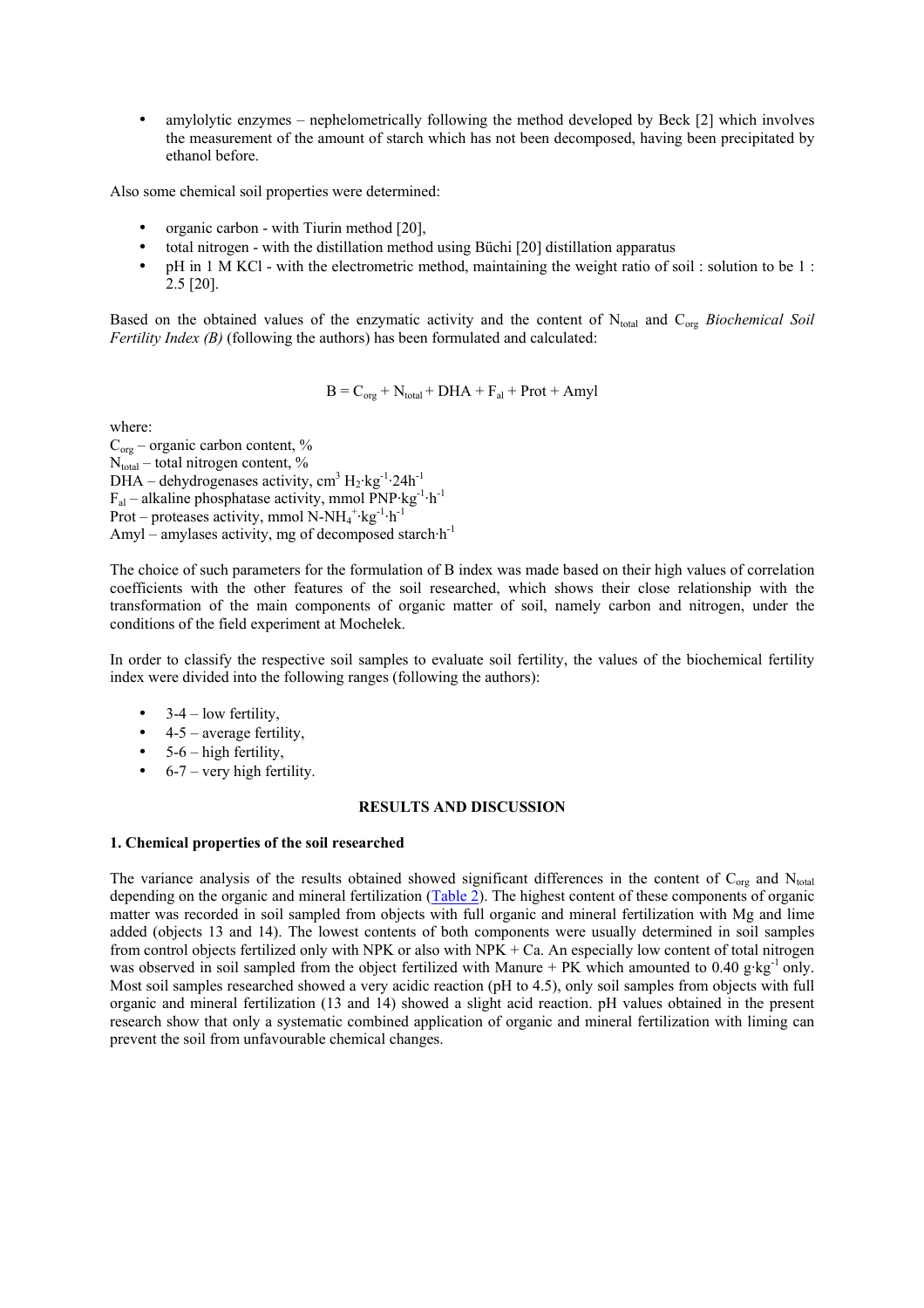| Fertilization objects      | Organic carbon    | Total nitrogen    |      |  |
|----------------------------|-------------------|-------------------|------|--|
|                            | $g \cdot kg^{-1}$ | pH <sub>KCI</sub> |      |  |
| 1. Control                 | 4.68              | 0.42              | 4.20 |  |
| 2. Straw + NPK             | 4.94              | 0.45              | 3.56 |  |
| $3.$ NPK $+$ Ca            | 4.83              | 0.42              | 4.00 |  |
| 4. NPK                     | 4.87              | 0.43              | 3.60 |  |
| 5. Manure                  | 5.07              | 0.47              | 3.75 |  |
| 6. Manure + PK             | 4.77              | 0.40              | 3.75 |  |
| 7. Manure + NK             | 5.37              | 0.53              | 3.45 |  |
| 8. Manure + NK + Mg        | 5.45              | 0.43              | 3.40 |  |
| 9. Manure + NP             | 5.50              | 0.50              | 3.50 |  |
| 10. Manure $+ NP + Mq$     | 5.37              | 0.54              | 3.73 |  |
| 11. Manure + NPK           | 5.37              | 0.52              | 3.45 |  |
| 12. Manure + NPK + Mg      | 5.33              | 0.52              | 3.35 |  |
| 13. Manure + NPK + Ca      | 6.45              | 0.58              | 5.92 |  |
| 14. Manure + NPK + Ca + Mg | 6.74              | 0.68              | 5.83 |  |
| Mean                       | 5.34              | 0.49              |      |  |
| LSD <sub>0.05</sub>        | 0.233             | 0.128             |      |  |

**Table 2. Selected physical and chemical properties of the soil researched**

## **2. Enzymatic activity of soil**

Based on the variance analysis of the results obtained, it was noted that varied fertilization and soil sampling dates significantly affected the enzymatic activity of the soil sampled (Table 3, Figs. 1, 2). A varied organic and mineral fertilization of soil applied for many years in the Mochełek experiment significantly affected the soil enzymatic activity. The activity of dehydrogenases determined in the lessive soil researched was relatively low as compared with literary reports [4,10]. However full organic and mineral fertilization with lime (object 14) significantly increased their activity, which amounted to 4.47 cm<sup>3</sup>  $H_2$ ·kg<sup>-1</sup> of dry matter of soil·24h<sup>-1</sup>. Significantly lowest activity of the enzymes group researched was recorded in soil sampled from control plots and those fertilized with Straw + NPK.

| Fertilization objects         | Alkaline<br>Dehydrogenases,<br>phosphatase,<br>$cm3$ H <sub>2</sub> ·kg <sup>-1</sup><br>mmol<br>of dry matter<br>$PNP·kg-1$ of dry<br>of soil $24h^{-1}$<br>matter of soil h <sup>-1</sup> |       | Proteases,<br>mmol $NH_4$ <sup>+</sup> ·kg <sup>-1</sup><br>of dry matter of<br>$s$ oil $\cdot$ h <sup>-1</sup> | Amylases,<br>mg of<br>decomposed<br>starch $g^{-1}$ of dry<br>matter<br>of soil $\cdot h^{-1}$ |
|-------------------------------|---------------------------------------------------------------------------------------------------------------------------------------------------------------------------------------------|-------|-----------------------------------------------------------------------------------------------------------------|------------------------------------------------------------------------------------------------|
| 1. Control                    | 2.31                                                                                                                                                                                        | 0.24  | 0.25                                                                                                            | 0.18                                                                                           |
| 2. Straw + NPK                | 2.46                                                                                                                                                                                        | 0.21  | 0.24                                                                                                            | 0.16                                                                                           |
| $3.$ NPK + Ca                 | 2.83                                                                                                                                                                                        | 0.26  | 0.27                                                                                                            | 0.17                                                                                           |
| 4. NPK                        | 2.76                                                                                                                                                                                        | 0.20  | 0.21                                                                                                            | 0.15                                                                                           |
| 5. Manure                     | 4.32                                                                                                                                                                                        | 0.22  | 0.26                                                                                                            | 0.19                                                                                           |
| 6. Manure + PK                | 2.98                                                                                                                                                                                        | 0.20  | 0.21                                                                                                            | 0.19                                                                                           |
| 7. Manure + NK                | 3.28                                                                                                                                                                                        | 0.19  | 0.23                                                                                                            | 0.19                                                                                           |
| 8. Manure + NK + Mg           | 4.03                                                                                                                                                                                        | 0.23  | 0.28                                                                                                            | 0.20                                                                                           |
| 9. Manure + NP                | 2.68                                                                                                                                                                                        | 0.21  | 0.24                                                                                                            | 0.18                                                                                           |
| 10. Manure + $NP + Mg$        | 3.21                                                                                                                                                                                        | 0.24  | 0.31                                                                                                            | 0.20                                                                                           |
| 11. Manure+ NPK               | 2.01                                                                                                                                                                                        | 0.20  | 0.25                                                                                                            | 0.20                                                                                           |
| 12. Manure + NPK + Mg<br>2.61 |                                                                                                                                                                                             | 0.23  | 0.35                                                                                                            | 0.21                                                                                           |
| 13. Manure + NPK + Ca         | 2.91                                                                                                                                                                                        |       | 0.41                                                                                                            | 0.23                                                                                           |
| 14. Manure + NPK + Ca + Mg    | 4.47                                                                                                                                                                                        | 0.31  | 0.44                                                                                                            | 0.24                                                                                           |
| Mean                          | 3.06                                                                                                                                                                                        | 0.23  | 0.28                                                                                                            | 0.19                                                                                           |
| LSD <sub>0.05</sub>           | 0.007                                                                                                                                                                                       | 0.027 | 0.035                                                                                                           | 0.005                                                                                          |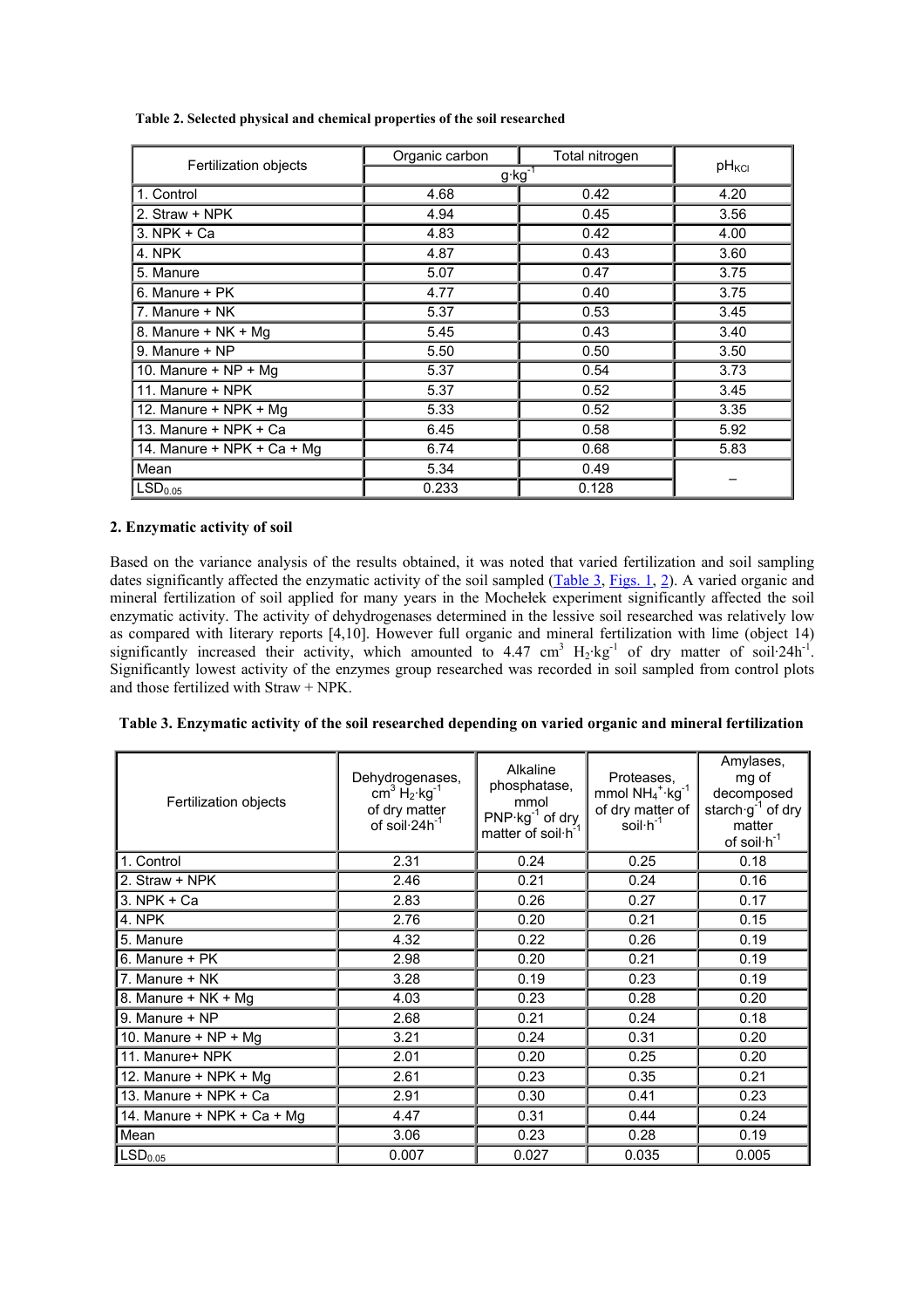#### **Fig. 1. Activity of dehydrogenases (a) and alkaline phosphatases (b) in soil researched depending on the soil sampling date**

a) Dehydrogenases



b) Alkaline phosphatase



**Fig. 2. Activity of proteases (a) and alkaline amylases (b) in soil researched depending on the soil sampling date**

a) Proteases

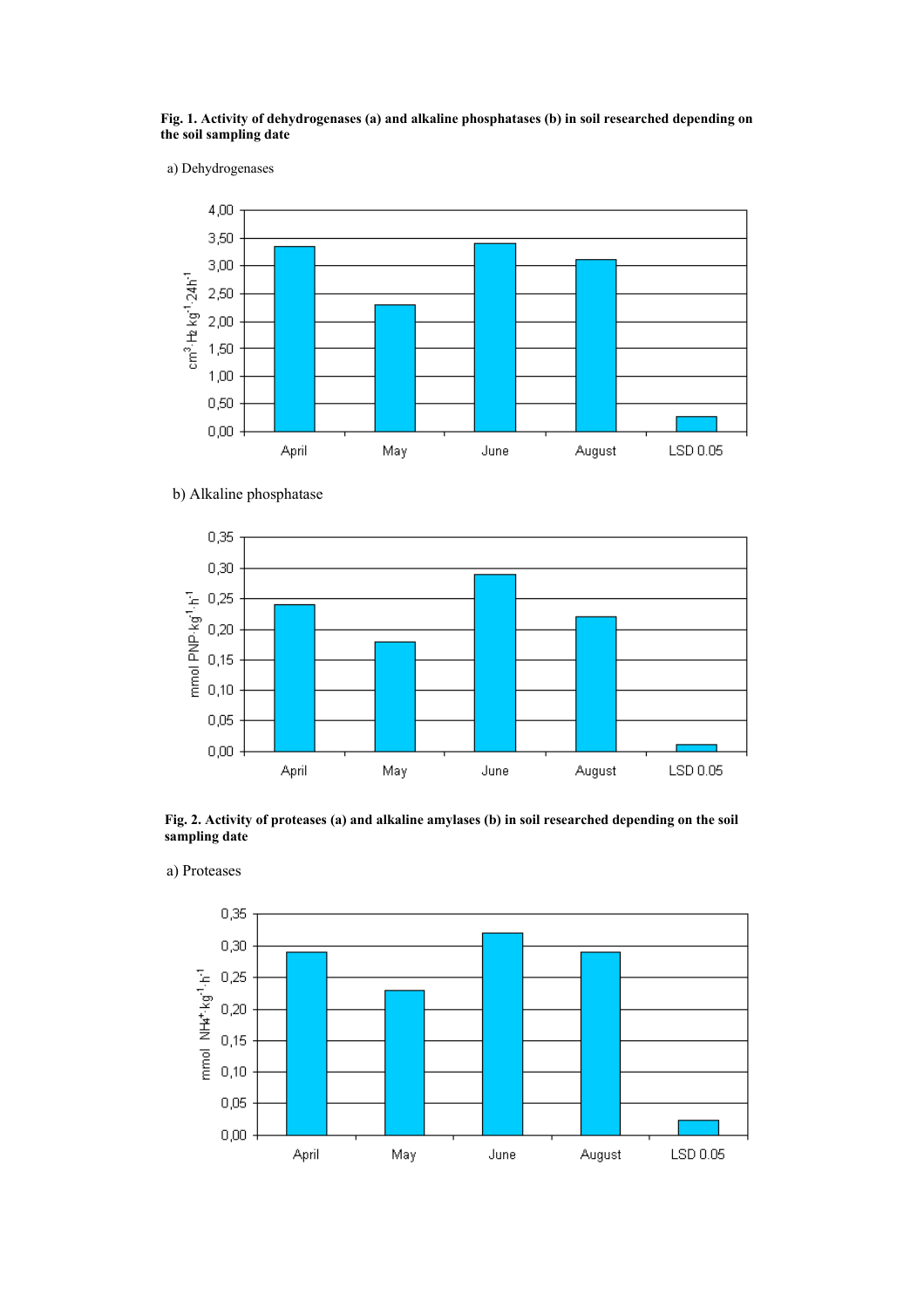

The research also showed an increased activity of dehydrogenases in soil from the object fertilized with Manure: 4.32 cm<sup>3</sup>  $H_2$ ·kg<sup>-1</sup> of dry matter of soil·24h<sup>-1</sup>. A positive effect of manure on the enzymatic activity is confirmed by numerous research [4,6,19]. Comparing the activity of dehydrogenases in soil from objects Manure + PK and Manure + NPK, one can see that nitrogen fertilization decreased their activity. High N doses tend to increase the inhibition of enzymatic proteins [7]. Comparing the activity of dehydrogenases in soil obtained from the following objects: (Manure + NK) and (Manure + NPK) and (Manure + NK + Mg) and (Manure + NPK + Mg), it was observed that phosphorus fertilization at 44 kg P·ha<sup>-1</sup> when combined with other factors could have also led to its decrease. Similar trends in changes in the activities of the enzymes analyzed were recorded by Šlimek et al. [24].

Analyzing data contained in Table 3 one can observe that the activity of alkaline phosphatase, similarly to dehydrogenases, was highest in soil sampled from objects with a full organic and mineral fertilization when adding magnesium and lime. Its values ranged from 0.30 to 0.31 mmol  $PNP \cdot kg^{-1}$  of dry matter of soil $h^{-1}$ . A considerably high activity of the enzyme marked was observed also in soil sampled from the objects on which magnesium was added (objects 8, 10 and 12), and also from object NPK + Ca. Soil fertilized for many years only with NPK and Manure + PK and Manure + NK showed the lowest activity of alkaline phosphatase as compared with the activities observed in soil of the other objects analyzed. Analyzing the effect of respective fertilizers applied in the experiment, one shall observe that magnesium and soil liming significantly increased the activity of phosphatase in the soil samples studied, however nitrogen, phosphorus and potassium fertilizer did not show any significant effect on the activity of the enzyme studied.

The activity of the other hydrolytic enzymes, namely amylases and proteases was higher in soil sampled from objects with a full organic and mineral fertilization adding Mg and lime (objects 13 and 14). The lowest and inconsiderably varied values of proteases activity were obtained for soil samples from objects fertilized with NPK, Manure + PK, while amylases from plots which were fertilized with Straw + NPK, NPK + Ca and NPK. Comparing the activity of proteases and amylases in soil sampled from objects fertilized with NPK and Manure + NPK did not show a significant effect of manure on the proteolytic activity, however it was observed that the activity of amylases increased significantly. Literature reports show that both increasing [8] and decreasing [24] the activity of proteolytic enzymes is affected by nitrogen fertilization.

Liming increased the activity of proteases and amylases in soil; especially significant difference was recorded for the activity of proteases in soil sampled from objects fertilized with Manure + NPK and Manure + NPK + Ca. A favourable effect of liming on the activity of many soil enzymes is well known [1,5]; calcium stabilizes some proteolytic enzymes and protects them against autolysis [31]. Enzymatic activity of the soil studied changed over winter wheat vegetation period. The highest activity of dehydrogenases was recorded in soil sampled at the third date and amounted to 3.43 cm<sup>3</sup>  $H_2$ ·kg<sup>-1</sup> of dry matter of soil·24h<sup>-1</sup>, however the lowest in soil sampled at the second date: 2.31 cm<sup>3</sup> H<sub>2</sub>·kg<sup>-1</sup> of dry matter·24h<sup>-1</sup>. A lowered activity of dehydrogenases in soil for that sampling date could have been due to a low precipitation recorded over that period, as compared with their level obtained for the fourth date. A low soil moisture can lead to a partial reduction in the microbiological activity and related activity of dehydrogenases [26].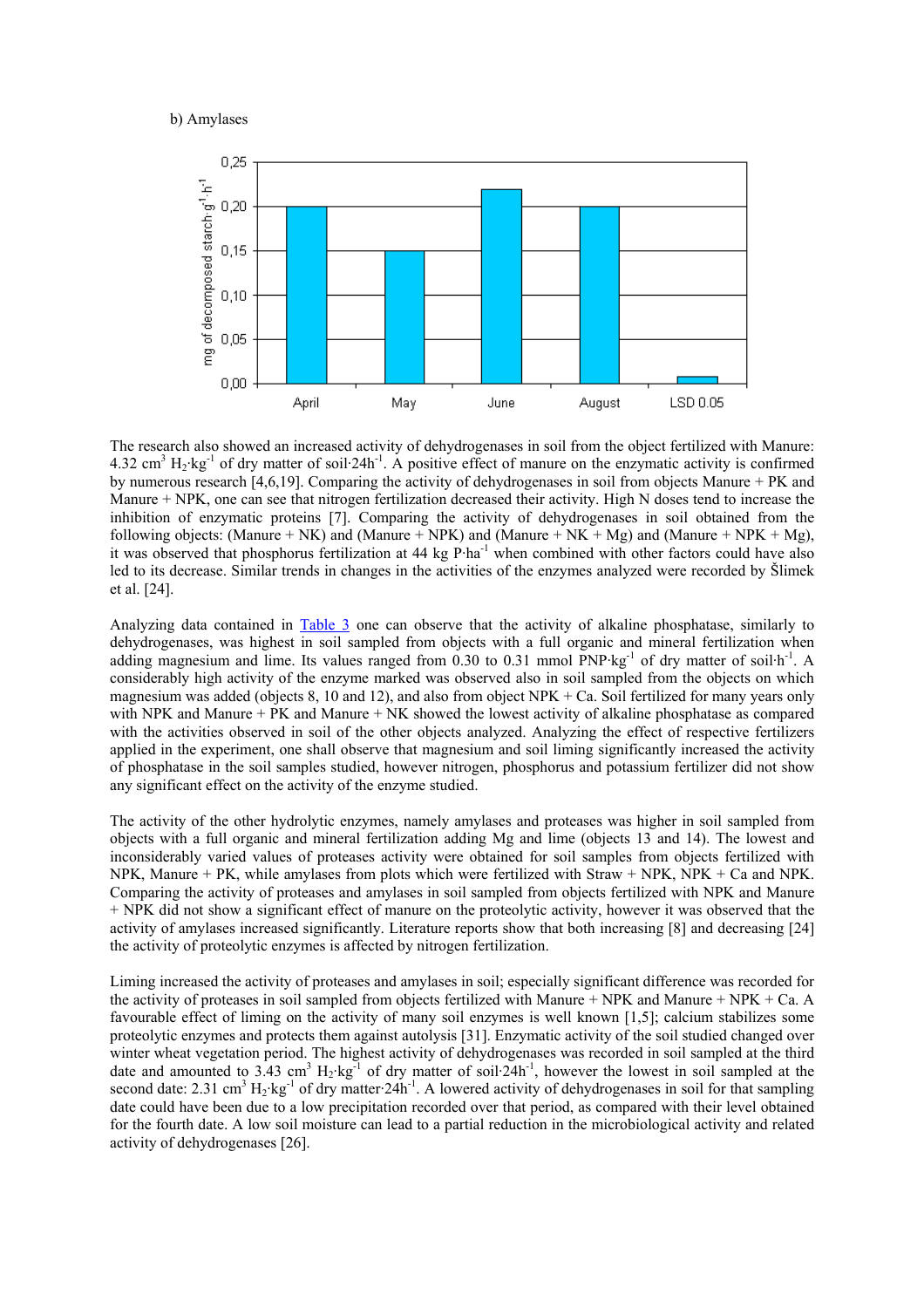The highest activity of amylolytic and proteolytic enzymes and alkaline phosphatase was obtained in soil sampled at the third date (June), however the lowest values of these activities were recorded in soil sampled in May. Frequently the activity of amylases increases along with a plant vegetative development. In earlier research maximum activities of these enzymes were reported by Ross [21] in soil researched in the second half of summer. A low activity of proteases obtained in soil sampled at the second and fourth date (May and August) of the present research could have been due to a low precipitation over these months. Moisture is of paramount importance for proteins mineralization processes as well as for other metabolic processes [13]. There was observed a close relation between the degree of protein hydrolysis and soil moisture [30].

The recorded seasonal changes in hydrolytic enzymes in lessive soil from Mochełek were similar to the activity of dehydrogenases, which suggests that the enzymes were mostly of microbiological origin.

## **3. Biochemical soil fertility index**

To compare the effect of a varied organic-and-mineral fertilization on the soil bioactivity in many-year fertilization experiments it can be useful to involve indices which would define the relationship between the activity and the soil fertility [25]. Myśków et al. [19], when formulating such indices prefer the use of enzymatic activity, claiming that, contrary to defining the count of selected groups of microorganisms, defining the activity of enzymes is more convenient and easier to carry out serial analyses.



**Fig. 3. Values of** *Biochemical Soil Fertility Index* **(B) depending on varied organic and mineral fertilization**

Based on the analytic values of the enzymatic activity in the present research and the content of organic carbon and total nitrogen in lessive soil at Mochełek the *Biochemical Index of Soil Fertility* was proposed. The values of the index, following the formula given in the methodology (Fig. 3), were calculated from mean values of respective parameters obtained for soil for respective soil sampling dates, ranging from 3.25 in soil from the object Manure + NPK to 6.20 in soil from the objects Manure + NPK + Ca + Mg. A low value of the fertility index was noted for soil from control plots, Straw + NPK, NPK, Manure + NP and Manure + NPK and Manure + NPK + Ca. However, mean fertility according to the index calculated, was recorded for soil from the following objects NPK + Ca, Manure + PK, Manure + NK, Manure + NP + Mg and Manure + NPK + Ca + Mg. Only soil sampled from two objects, namely those fertilized with Manure and Manure  $+NK + Mg$  represented a highfertility class. The highest fertility was recorded for soil with a full organic-and-mineral fertilization: Manure +  $NPK + Ca + Mg$ . It represented very high fertility soils (B index value exceeded 6).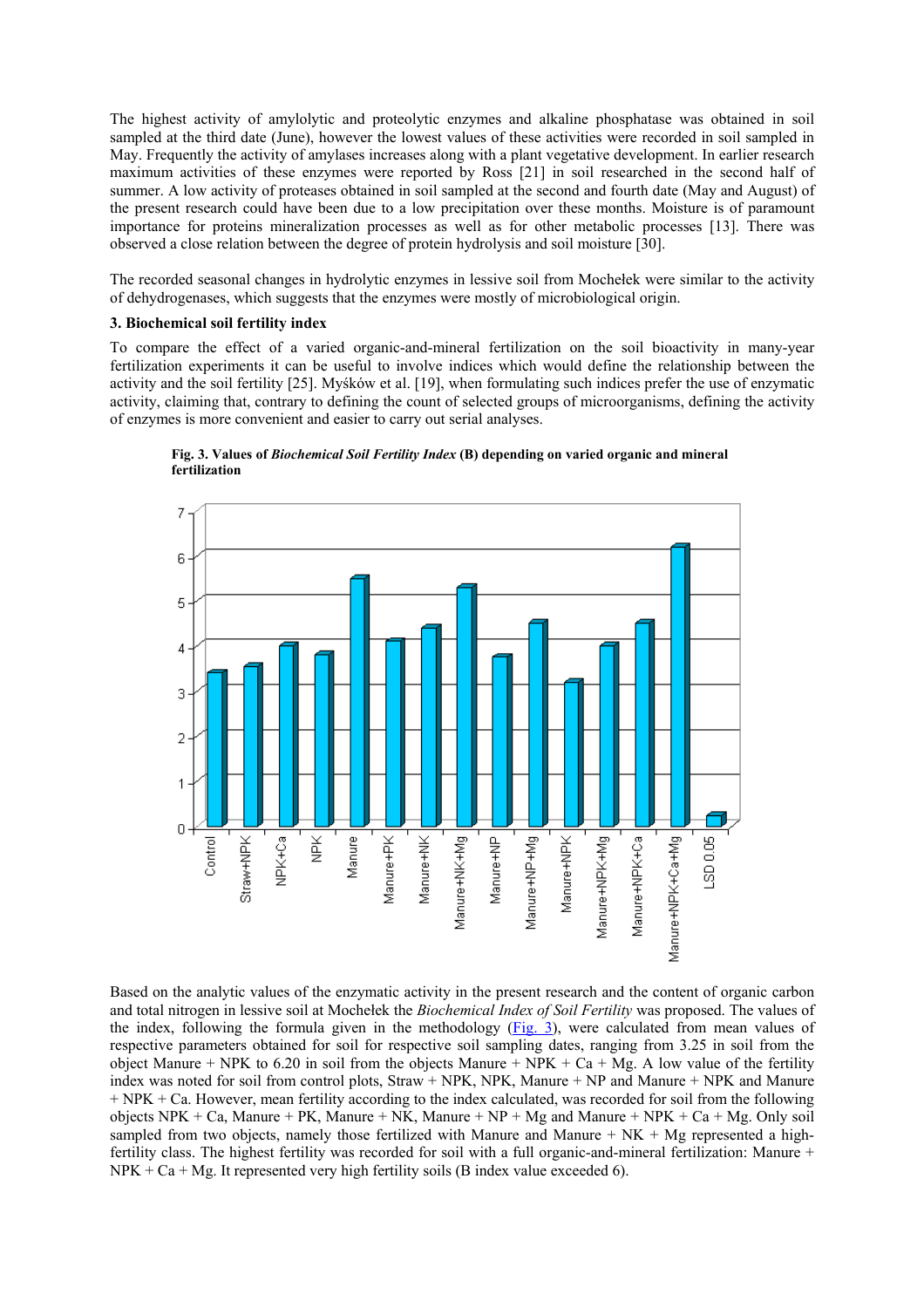## **4. Correlation between the enzymatic activity, biochemical fertility index and other characteristics of the soil researched**

For the results of the enzymatic activity and the other characteristics studied correlation analysis was carried out. The correlation coefficients calculated are presented in Table 4. The content of organic carbon, total nitrogen and the values of  $pH_{KCl}$  were significantly and positively correlated with the activity of all the enzymes studied. However the highest values of correlation coefficients (0.67<sup>\*</sup>- 0.74<sup>\*</sup>) were obtained for the values of these characteristics and proteolytic activity of the soil researched. High values of Pearson coefficient between the amount of  $C_{org}$  and  $N_{total}$  and the enzymatic activity show that it is closely related with the level of organic matter [9]. The soil organic matter protecting enzymes from unfavourable factors prolongs their period of activity in soil [14]. Numerous studies recorded significant correlation coefficients between the content of C<sub>org</sub> and dehydrogenases activity in soils with various crop rotation (monoculture, traditional crop rotation, soil), treated with organic and mineral fertilizer [3,17,28]. Similarly proteolytic and amylolytic soil activity is frequently positively correlated with the content of  $C_{org}$  and  $N_{total}$  [3,16,23].

The activity of most soil enzymes was significantly correlated with soil pH, which was confirmed by correlation coefficients in the present research (Table 4). Higher values of correlation coefficients for the relations between pH and alkaline phosphatase activity were reported by Stefanic et al. [25] (r = 0.86\*-0.94\*), Acosta-Martinez and Tabatabai [1] and for pH and proteases activity – by Gostkowska et al. [11].

| Specification                                | DHA activity of soil<br>dehydrogenases | $F_{al.}$ - activity of<br>alkaline<br>phosphatase | Proteolytic<br>activity | Amylolytic<br>activity | B       |
|----------------------------------------------|----------------------------------------|----------------------------------------------------|-------------------------|------------------------|---------|
| $C_{org}$                                    | $0.36*$                                | $0.47*$                                            | $0.74*$                 | $0.60*$                | $0.97*$ |
| Ntotal                                       | $0.36*$                                | $0.40*$                                            | $0.69*$                 | $0.57*$                | $0.89*$ |
| $ pH_{\text{KCI}} $                          | 0.33                                   | $0.57*$                                            | $0.67*$                 | 0.42                   | $0.74*$ |
| <b>I</b> DHA                                 |                                        | 0.24                                               | $0.31*$                 | 0.22                   |         |
| $F_{al}$ activity of alkaline<br>phosphatase | 0.24                                   |                                                    | $0.80*$                 | $0.67*$                |         |
| Proteolytic activity                         | $0.31*$                                | $0.80*$                                            |                         | $0.81*$                |         |
| Amylolytic activity                          | 0.22                                   | $0.67*$                                            | $0.81*$                 |                        |         |

**Table 4. Linear correlation coefficients between the characteristics of the soil studied**

The applicability of indices to evaluate the fertility and yielding potential depends also on their correlation relationships with other soil characteristics, including the content of  $C_{org}$ , N<sub>total</sub> or other macro- and microelements, soil pH and crop yields. For the index formulated and calculated in the present research there were obtained high coefficients, especially with the content of  $C_{org}$  (r = 0.97\*) and  $N_{total}$  (r = 0.89\*), which shows an adequate selection of characteristics used in the calculation process.

## **CONCLUSIONS**

- 1. No soil fertilization, fertilization only with mineral fertilizers or straw fertilization significantly decreased the enzymatic activity in most soil samples from these objects and the content of organic carbon and total nitrogen.
- 2. The highest values of the enzymatic activity obtained and the soil fertility index in soil samples with full organic-and-mineral fertilization accompanied by liming and magnesium added show that only in such conditions it obtains the highest bio-activity, enhancing its fertility.
- 3. A high variability in the enzymatic activity observed in soil sampled throughout the research period shows a high applicability of enzymes studies as the index of intensity of changes in soil due to soil sampling date or plant development phase.
- 4. The obtained significant and positive correlation coefficients between the enzymatic activity and biochemical soil fertility index and the other its characteristics show their close interaction in biochemical changes in the soil researched. Besides they confirm the applicability of the formulated and calculated index to evaluate the soil fertility under the experimental conditions.
- 5. The soil fertility ranges based on the values of biochemical index (B) allowed for classifying the samples researched from most fertilization objects as a soil of low and medium fertility. Only full organic-and-mineral fertilization, including liming and adding magnesium (object 9 and 14) and fertilizing with manure enhanced the physical and chemical soil properties, which classified the soil as high and very high fertility class.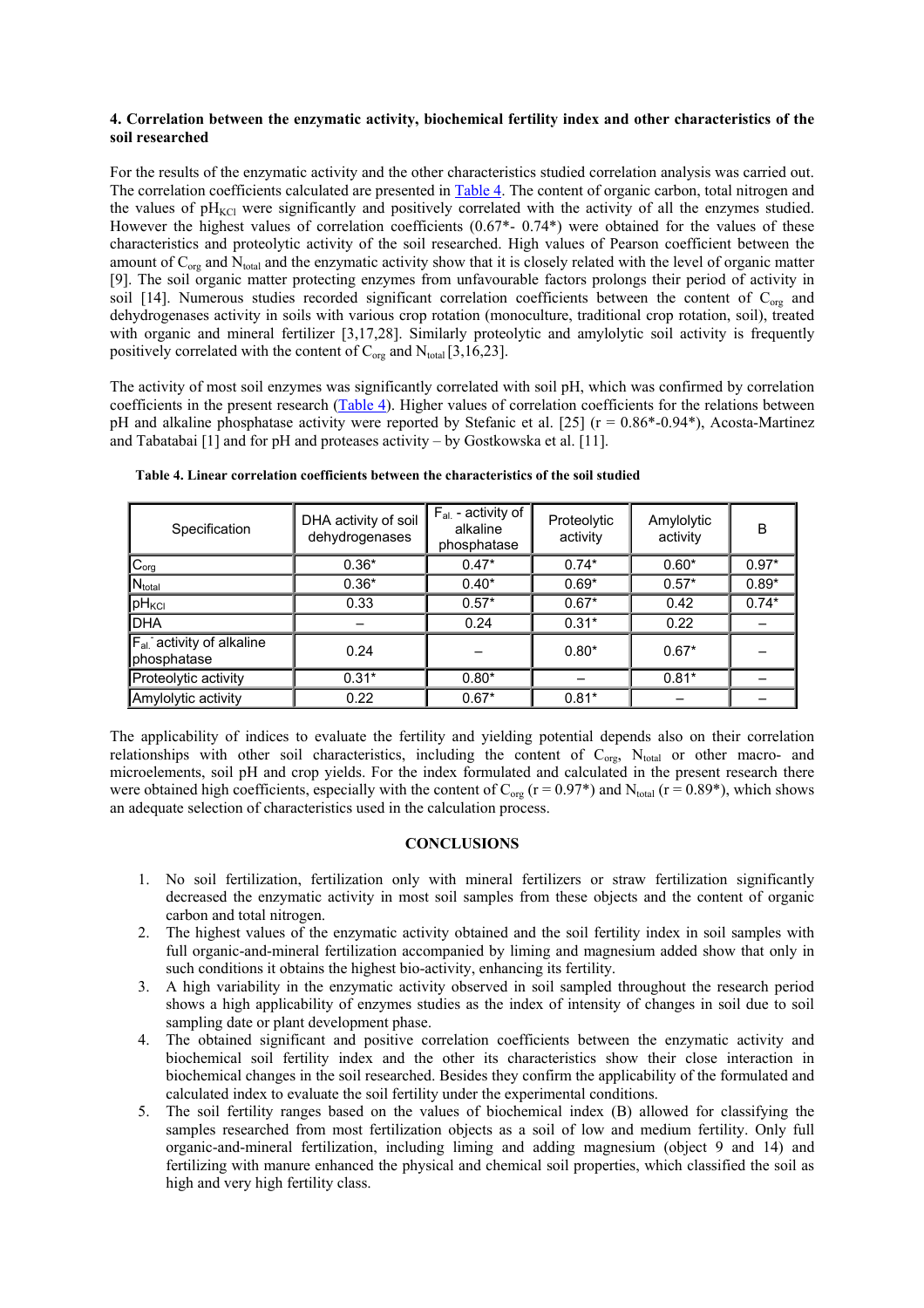#### **REFERENCES**

- 1. Acosta-Martinez V., Tabatabai M.A., 2000. Enzyme activities in a limed agricultural soil. Biology and Fertility of Soils 31, 85-91.
- 2. Beck T., 1984. Method and application domain of soil microbiological analysis at the Landesanstalt fur Bodenkultur und Pflanzenbau (LBP) in Munich for the determination of some aspects of soil fertility. Proc.  $5<sup>th</sup>$ symp. on soil biology. Romanian Nat. Soc. Soil Sci., 13-20.
- 3. Bielińska E.J., 1999. Enzymatic activity and organic carbon content in orchard soil. Humic substances in the environment 1 (3/4), 9-14.
- 4. Blecharczyk A., Skrzypczak G., Małecka I., 1993. Effect of long-term organic and mineral fertilization on chemical properties and enzymatic activity of soil. Proc. Symp. Long-term static fertilization experiments. Warszawa – Kraków, 167-176.
- 5. Cervelli S., Nannipieri P., Sequi P., 1978. Interactions between agrochemicals and soil enzymes. In: Soil enzymes. Ed. R.G. Burns. Academic Press, London, New York, San Francisco, 251-293.
- 6. Cieśla W., Koper J., 1990. Wpływ wieloletniego nawożenia mineralno-organicznego na kształtowanie się poziomu fosforu organicznego i przyswajalnego oraz aktywność enzymatyczną gleby [Effect of many-year mineral-andorganic fertilization on developing the level of organic and available phosphorus and enzymatic soil activity]. Rocz. Gleb. 41 (3/4), 73-83 [in Polish].
- 7. Dancãu H., Boieriu I., Cremenescu G., Ceausu C., Papacostea P., 1984. The influence of liming and fertilizing of some podzolic soils on their biological characteristics. Proc. 5<sup>th</sup> Symp. Soil Biology. Romanian National Soc. Soil Sci., 81-86.
- 8. Fauci M.F., Dick R.P., 1994. Microbial biomass as an indicator of soil quality: Effects of long-term management and recent soil amendments. In: Defining soil quality for a sustainable environment. Ed. J.W. Doran, D.C. Coleman, D.F. Bezdicek, B.A. Steward B.A. CSSA Special Publication 35, Madison, Wisconsin, 229-234.
- 9. Frankenberger W.T., Dick W.A., 1983. Relationship between enzyme activities and microbial growth and activity indices in soil. Soil Sci. Soc. Amer. J. 47 (5), 945-951.
- 10. Gianfreda L., Bollag J.M., 1996. Influence of natural and anthropogenic factors on enzyme activity in soil. In: Soil Biochemistry. G. Stotzky and J.M. Bollag (Eds.), Marcel Dekker, New York, 123-193.
- 11. Gostkowska K., Furczak J., Domżał H., Bielińska E.J., 1998. Suitability of some biochemical and microbiological tests for the evaluation of the degradation degree of podzolic soil on the background of it differentiated usage. Polish J. Soil Sci. 31 (2), 69-78.
- 12. Informator ATR, 1997. Stacja Badawcza Wydziału Rolniczego Akademii Techniczno-Rolniczej w Mochełku [The Mochełek Experiment Station of the Faculty of Agriculture of the Bydgoszcz University of Technology and Agriculture]. WR ATR Bydgoszcz [in Polish].
- 13. Kandeler E., Tscherko D., Spiegel H., 1999. Long-term monitoring of microbial biomass, N mineralization and enzyme activities of a chernozem under different tillage management. Biology and Fertility of Soils 28, 343-351.
- 14. Kobus J., 1995. Biologiczne procesy a kształtowanie żyzności gleby [Biological processes and developing soil fertility]. Zesz. Probl. Post. Nauk Roln. 421a, 209-219 [in Polish].
- 15. Kucharski J., 1997. Relacje między aktywnością enzymów a żyznością gleby [Relationships between enzymatic activity and soil fertility]. W: Drobnoustroje w środowisku – występowanie, aktywność i znaczenie. Red. W. Barabasz, AR Kraków, 327-347 [in Polish].
- 16. Marchiori M., DeMelo W.J., Chelli R.A., Leite S.A.S., 1998. Total soil nitrogen, nitrogen in the microbial biomass and enzyme activity in a soil under different types of use. Proc. 16<sup>th</sup> World Congress of Soil Science, Montpellier, France, CD ROM.
- 17. Martens D.A., Johanson J.B., Frankenberger W.T., 1992. Production and persistence of soil enzymes with repeated addition of organic residues. Soil Sci. 153 (1), 53-61.
- 18. Myśków W., 1981. Próby wykorzystania wskaźników aktywności mikrobiologicznej do oceny żyzności gleby [Attempts at using microbiological activity indices to evaluate soil fertility]. Postępy w Mikrobiologii 20 (3/4), 173-192 [in Polish].
- 19. Myśków W., Stachyra A., Zięba S., Wasiak D., 1996. Aktywność biologiczna gleby jako wskaźnik jej żyzności i urodzajności [Bioactivity of soil as a fertility and yielding potential indicator]. Rocz. Glebozn. 47 (1/2), 89-99 [in Polish].
- 20. Ostrowska A., Gawliński S., Szczubiałka Z., 1991. Metody analizy i oceny właściwości gleb i roślin [Methods of analysis and evaluating soil and plant properties]. Instytut Ochrony Środowiska Warszawa, 334 [in Polish].
- 21. Ross D.J., 1965. A seasonal study of oxygen uptake of some pastures soils and activities of enzymes hydrolysing sucrose and starch. J. Soil Sci. 16, 73-85.
- 22. Runowska Hrynczuk B., 1992. Przydatność wskaźników aktywności biologicznej gleby do oceny stanu jej żyzności [Applicability of soil bioactivity indicators to evaluate its fertility]. Pam. Puł. 100, 187-200 [in Polish].
- 23. Silva E.T., Melo W.J., Teixeira S.T., Cheli R.A., Leite S.A.S., 1998. Soil protease activity and nitrogen availability to sorghum. Proc. 16<sup>th</sup> World Congress of Soil Science, Montpellier, France, CD ROM.
- 24. Šlimek M., Hopkins D.W., Kalčik J., Piecek T., Šantručková H., Staňa J., Trávnik K., 1999. Biological and chemical properties of arable soils affected by long-term organic and inorganic fertilizer applications. Biology and Fertility of Soils 29, 300-308.
- 25. Stefanic G., Eliade G., Chirogeanu I., 1984. Researches concerning a biological index of soil fertility. Proc. 5<sup>th</sup> Symp. Soil Biology. Romanian Nat. Soc. Soil Sci., 35-45.
- 26. Tabatabai M.A., 1994. Soil enzymes. Methods of soil analysis, 2. Microbiological and biochemical properties. Dick W.A. (red.), Soil Science Society of America 5, 775-833.